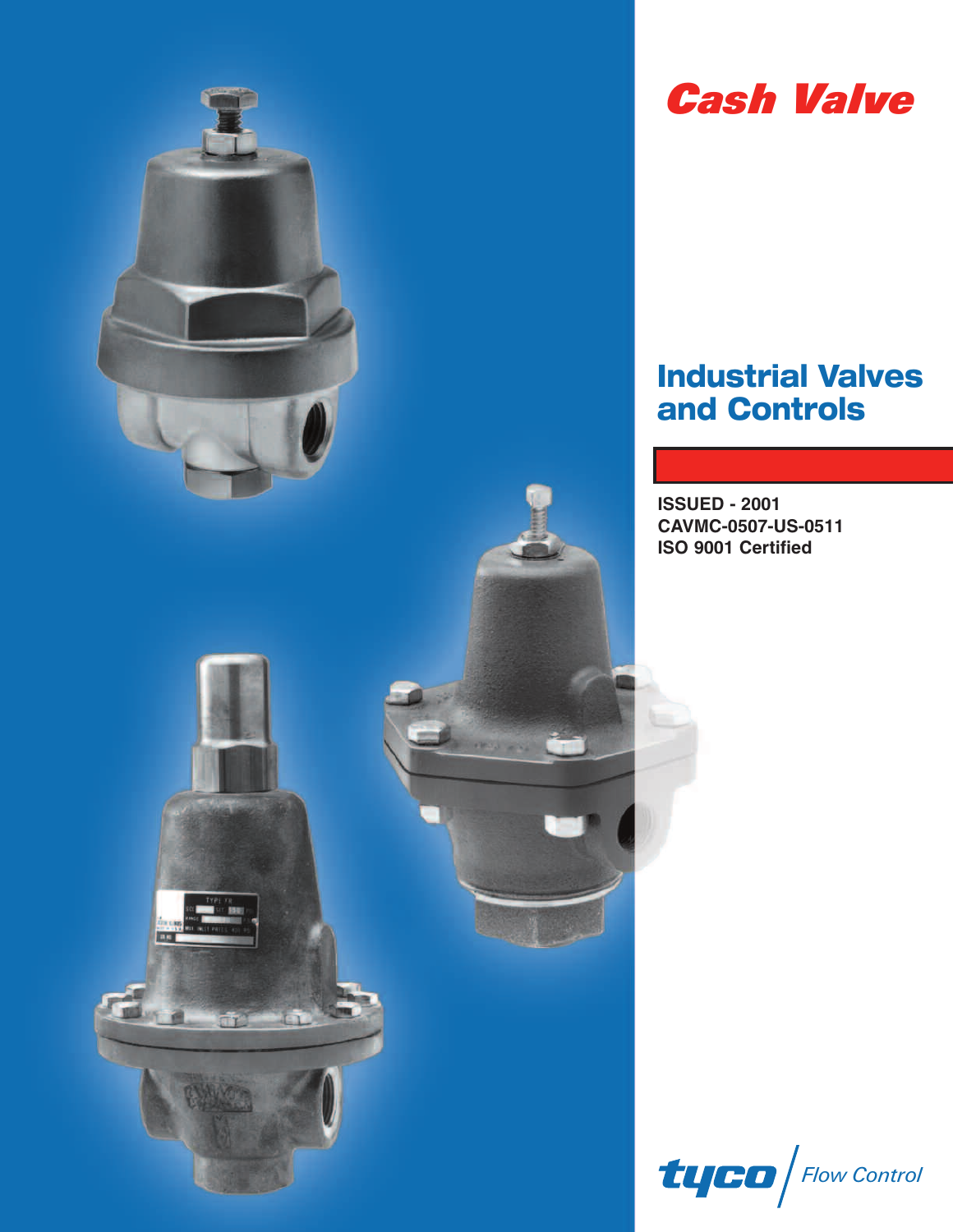# **Cash Valve**

### **Table of Contents**

### **Pressure Regulating Valves**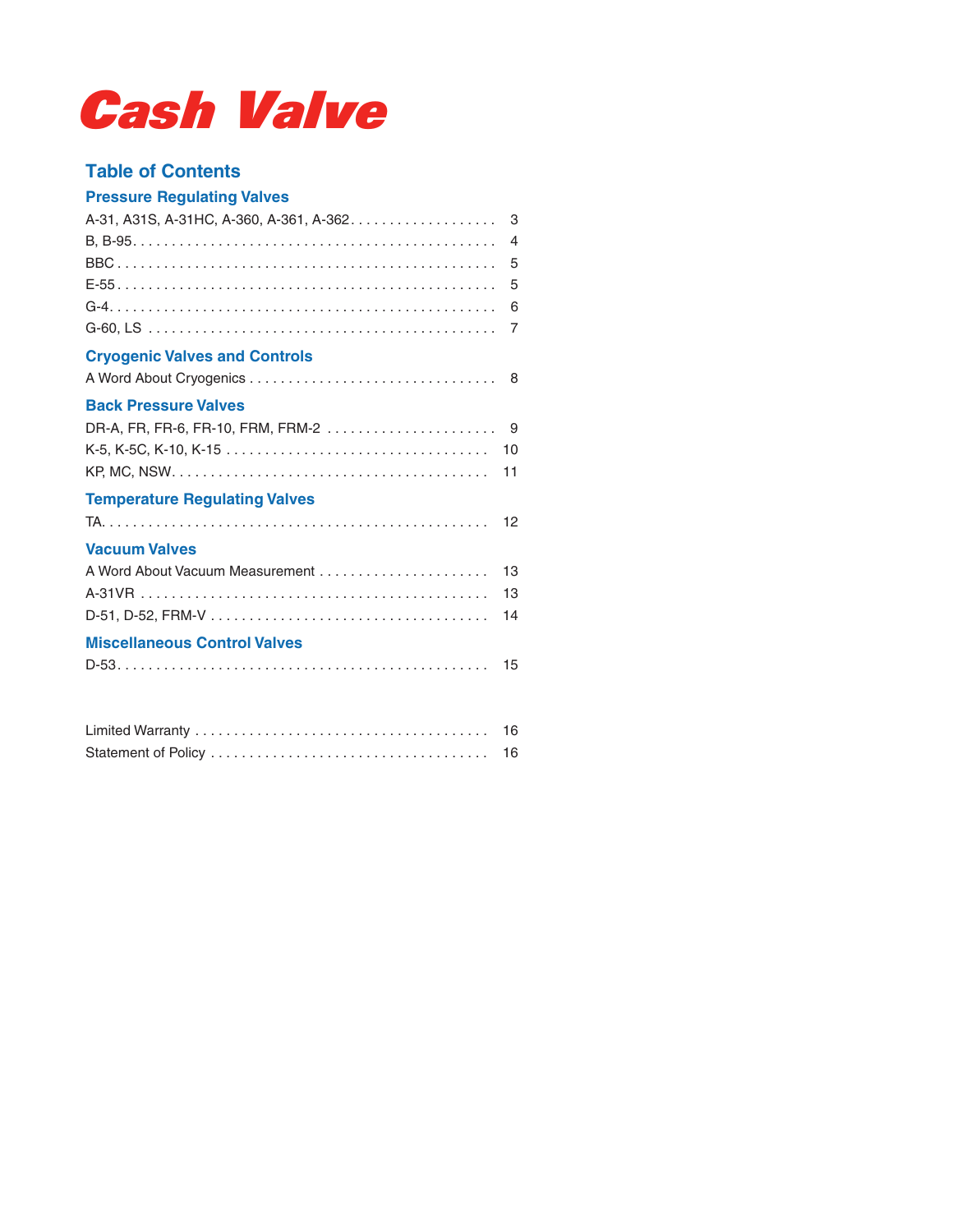## **A-31, A-31S Small Pressure Regulating Valves For Water, Air, Light Oil**

### **Applications:**

Drinking fountains, bubblers, water coolers, humidifiers, beverage dispensers, spray paint rigs, air tools, etc. For water, air, light oil.

**Sizes:** 1/8", 1/4", 3/8"

### **Features:**

Reduces high pressure to lower outlet pressure within close limits. Good for inlet pressures up to 300 psi. Maximum temperature 180°F [82°C].

### **Options:**

Forged brass body. Reduced pressure ranges from 2 to 180 psi. Available with composition seat, BUNA-N, in two or three way valve bodies, side inlet and outlet, and side gauge connection (A-31S). Fillister or hex head adjusting screw standard; also available with wing lock nut or T-handle. Can be furnished with balanced Piston design.

For More Information,Write or Call For: CAVMC-0508.



# **A-31HC Pressure Regulating Valve For Mobile Homes**

### **Applications:**

Mobile homes and recreational trailers.

**Sizes:** 3/8" only

### **Features:**

This modified regulator is specially designed for mobile homes and recreational trailer installations where space limitations are important and relatively low capacity is required.

### **Options:**

Standard brass hose connections and washers for connections to trailer and to water supply. Standard reduced pressure setting is 45 psi; for maximum temperature of 180°F [82°C]. See Type A-31 for further details.

For More Information,Write or Call For: CAVMC-0508.



## **A-360, A-361, A-365 Small Commercial Pressure Regulating Valves**

### **Applications:**

Recommended for regulating the flow of air, oils, gases and all non-corrosive fluids. **Not for use on steam.**

**Sizes:** 1/4", 3/8", 1/2" (A-362 1/4" and 3/8" only)

### **Features:**

The A-360 and A-361 incorporate an aspirating action to give exceptionally good regulation at high flow rates. Maximum initial pressure, 400 psi. Maximum delivery pressure, 175 psi. Maximum temperature, 180°F [82°C].

Type A-360 has one inlet and one outlet; furnished with forged brass body.

Type A-361 is designed for 3-way or 4-way use. One inlet, three outlets. Gauge tappings 1/4" NPT; cast bronze body.

Type A-362 is a special modification of the A-360 for pressures up to 1,100 psi inlet, to 250 psi outlet. Sizes 1/4" and 3/8" only.

### **Options:**

Can be furnished with T-handle adjusting screw or handwheel, or tamper-proof seal cap.

For More Information,Write or Call For: CAVMC-0508.



**s**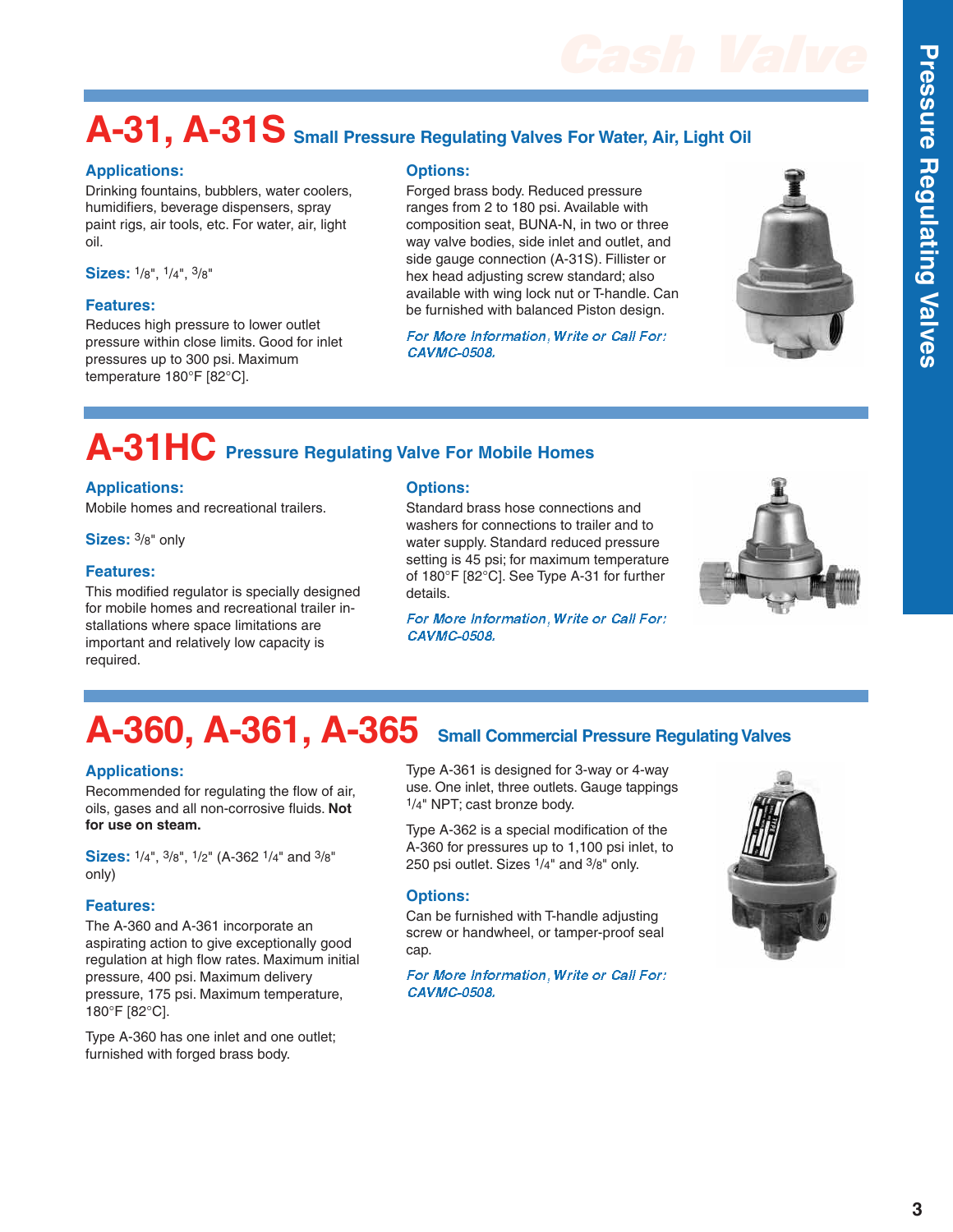### **Pressure Regulating Valve**



### **Applications:**

Water, air, light oil: spray equipment, dishwashers, air tanks, food, chemical and industrial process lines. Steam: unit heater, pressing irons, steam cookers, degreasers, sterilizers, vulcanizers.

### **Sizes:**

1/4", 3/8", 1/2", 3/4", 1", 11/4", 11/2", 2" on NPT or BSPP Threads.

### **Features:**

Automatically maintains, within close limits, the desired reduced pressure in the service line. Threaded connections.

Iron body valves are for initial pressures up to 200 psi on water, air, oil, or other liquids, and for initial pressures up to 150 psi on steam. Maximum delivery pressure in all

cases is 125 psi. Bronze body valves are for initial pressures up to 400 psi on water, air, oil, etc. and for pressures up to 250 psi on steam. Maximum delivery pressure 150 psi. Teflon® Seat available for temperatures to 350° maximum on steam.

### **Options:**

Self-contained, easily cleaned strainer; large area diaphragm, renewable and readily accessible working parts; self-cleaning seat. Available with T-handle or handwheel. Can be modified to be used as a cryogenic control valve for liquid or gas service. See CAVMC-0514. Can be furnished with tapped spring chamber for differential and dome loaded applications.

For More Information,Write or Call For: CAVMC-0509.

# **B-95 Pressure Reducing or Pressure Build Regulating Valve**



### **Applications:**

Suitable for almost any service. Water, air, light oil, steam: suitable for chemical, food, pulp & paper industry, utility lines, and specialist OEM applications. Cryogenic: suitable for liquid or gas phase in the pressure build circuit of cryogenic storage tanks.

**Sizes:** 1/2", 3/4",1" in NPT or BSPP Threads.

### **Features:**

Automatically maintains, within close limits, the desired reduced pressure in the service line. Threaded connections.

Investment cast carbon steel and stainless steel bodies, chambers and bottom plug, with stainless steel trim and a choice of metal-to-metal, Teflon® or BUNA-N-seating. Initial pressure up to 720 psig, reduced pressures up to 400 psig and the operating temperature range is -320°F to +450°F depending on the trim options.

### **Options:**

Self contained, easily cleaned strainer, large area diaphragm, renewable and readily accessible working parts; self cleaning seat; stainless laminated diaphragms and can be furnished for differential and dome loaded use with a tapped spring chamber and a sealed closing cap over the adjusting screw.

For More Information,Write or Call For: CAVMC-0509.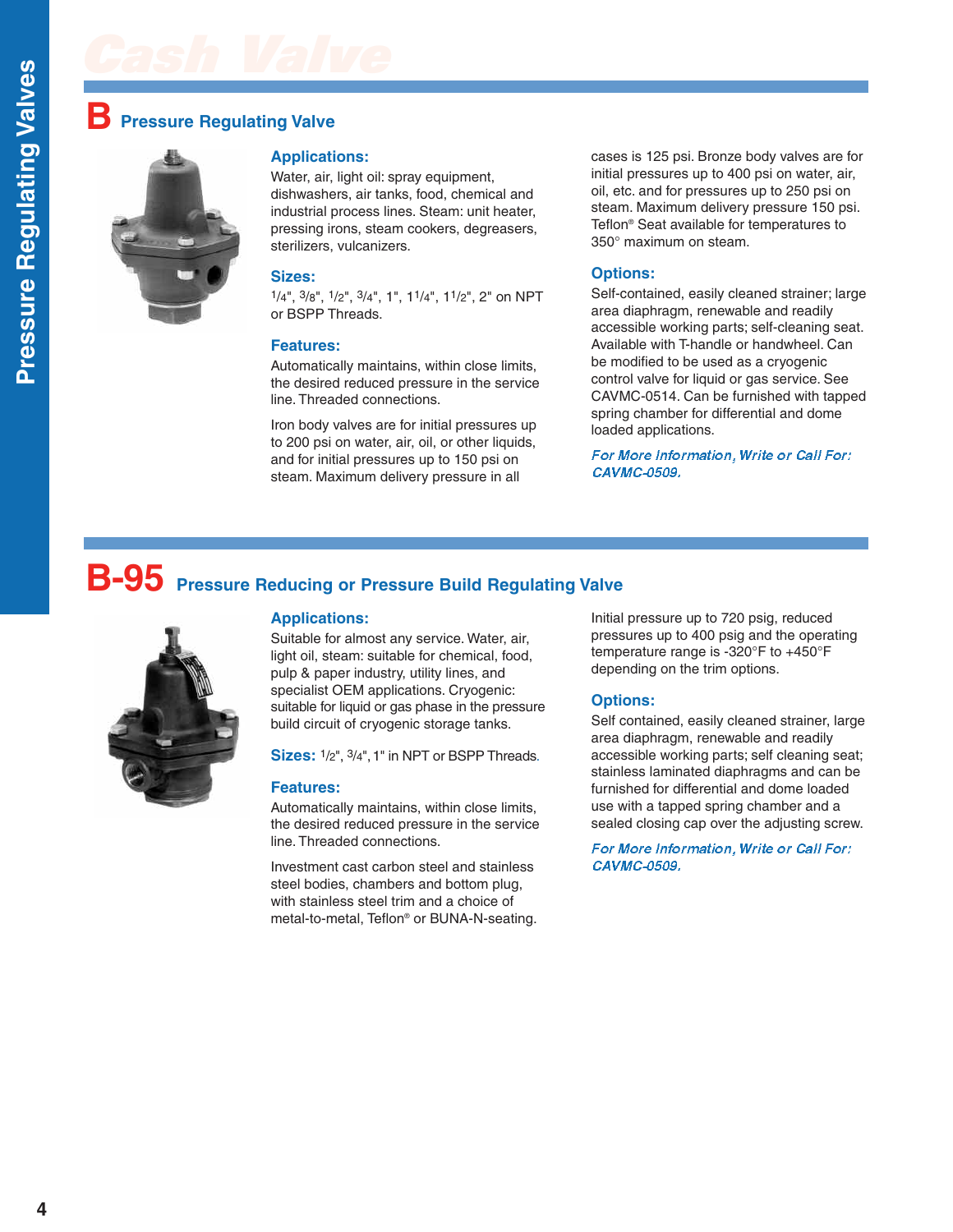# **BBC Pressure Regulating Valve For Heavy Oil**



### **Applications:**

Intended for Heavy Oil Service (Bunker C and other grades), dirty liquids, high viscosity fluids.

**Sizes:** 3/8", 1/2", 3/4", 1", 11/4", 11/2"

#### **Features:**

Direct acting, single seat, spring loaded diaphragm. Maintains lower pressure within reasonably close limits.

Iron or bronze bodies, threaded connections,

Monel® or BUNA-N diaphragm. Stainless steel piston and seat, both of which are renewable. Standard valve equipped with square head adjusting screw. Maximum initial pressure in iron, 200 psi; maximum reduced pressure, 125 psi. In bronze, maximum initial pressure, 400 psi; maximum reduced pressure, 200 psi.

### **Options:**

T-handle or handwheel also available.

For More Information,Write or Call For: CAVMC-0509.

### **E-55 High Capacity Pressure Regulating Valve**



All types of water systems; various pneumatic, cryogenic and hydraulic systems, etc.

**Sizes:** 1/2", 3/4", 1", 11/4", 11/2", 2" in NPT and BSPT threads.

### **Features:**

Aspirated design for close pressure control. Handles high and variable flow rates well beyond the limitations of ordinary regulators. Bronze body with stainless steel body seat. Brass built in strainer is easily removed for cleaning. Maximum initial pressure, 400 psi. Delivery pressure: maximum 300 psi; minimum 25 psi. Maximum temperature 180°F [82°C].

### **Options:**

Can be modified to be used as a cryogenic control valve for liquid or gas service. See CAVMC-0514.

For More Information,Write or Call For: CAVMC-0510.

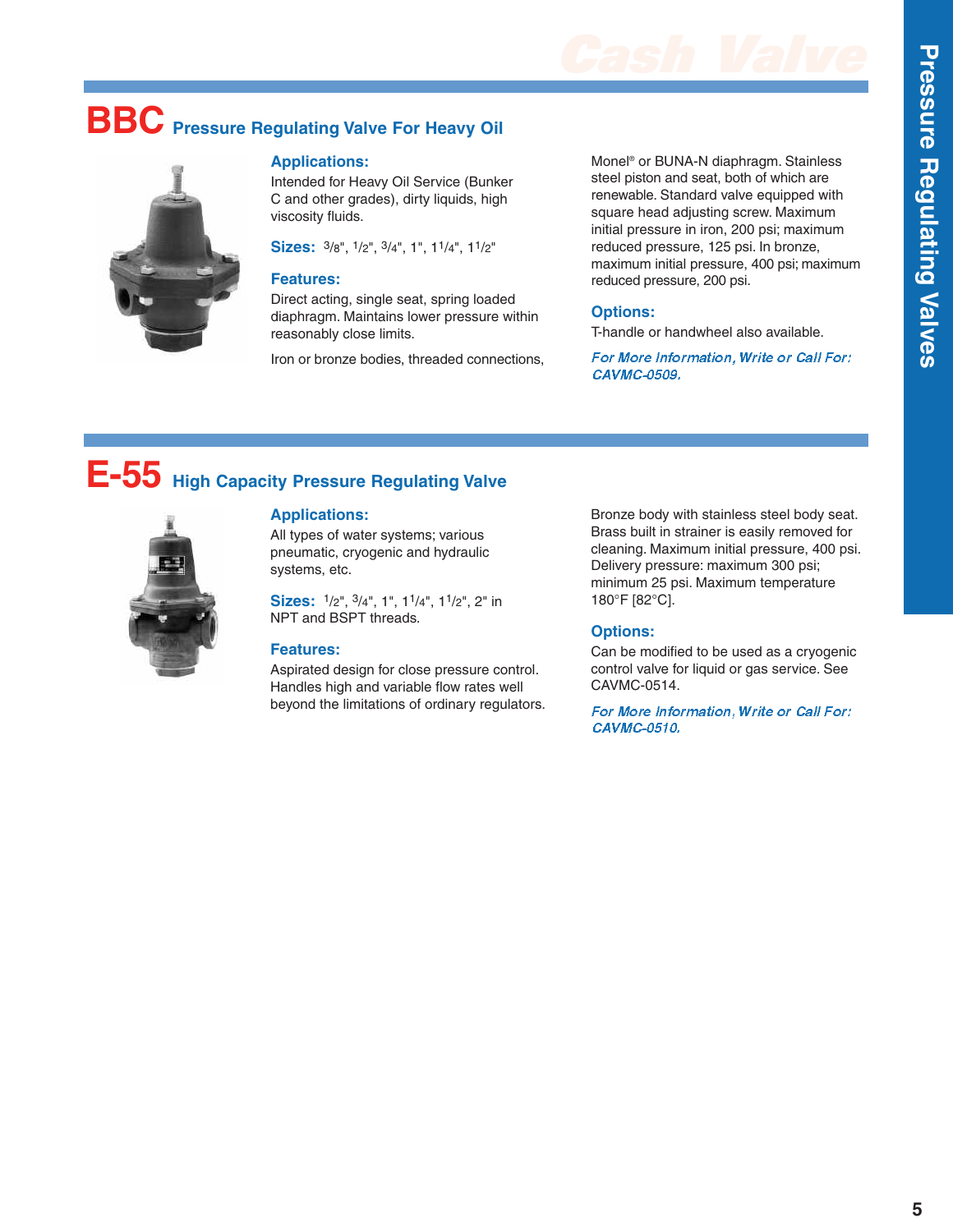## **G-4 Pilot Operated Pressure Reducing Valve**



### **Applications:**

Steam heating lines, dryers, ovens, sterilizers, oil heaters, steam jacketed equipment etc. and any other steam, air and gaseous application.

### **Sizes:**

1/2", 3/4",1",11/4",11/2", 2" threaded

21/2", 3", 4", 5", 6" CL125 flange

1/2", 3/4",1",11/4",11/2", 2", 21/2", 3", 4", 5", 6" CL150 and CL300 flanges

### **Features:**

Self actuated pilot operated pressure reducing valve providing very high capacity with less <1 psi fall-off. It is very compact in design, offers positive shut off and is available in iron, bronze, cast and stainless steel for pressures up to 600 psi inlet, between 1 and 300 psi outlet and temperatures up to 800°F. Stainless steel

seats are used for steam and where a tighter shut off is required for air and gases BUNA-N and TFE® seats are used. Also may be modified for oxygen gas service.

### For More Information,Write or Call For: CAVMC-0512.

#### **Minimum Pressure Differential**

The pressure differential is the difference between the inlet pressure and outlet (reduced) pressure. The minimum allowable pressure differential varies depending upon both the inlet pressure and the size of the valves

| Valve<br><b>Size</b> | <b>Inlet Pressure</b><br>Range (psig) | <b>Minimum Pressure</b><br>Differential (psig) |
|----------------------|---------------------------------------|------------------------------------------------|
|                      | 10-50                                 | 5                                              |
| $1/2$ " - $2$ "      | 50-120                                | 10                                             |
|                      | 120 plus                              | 15                                             |
| $2^{1/2}$ " - 4"     | $10 - 50$                             | 10                                             |
|                      | 50 plus                               | 15                                             |
| $5" - 6"$            | Refer to<br>sales office              | Refer to<br>sales office                       |

| <b>Pressure Temperature Ratings</b> |                                               |                         |                         |     |                |     |       |           |         |
|-------------------------------------|-----------------------------------------------|-------------------------|-------------------------|-----|----------------|-----|-------|-----------|---------|
| <b>Material</b>                     |                                               | <b>End Connection</b>   | Pressure (psig)         |     |                |     |       |           |         |
| <b>Description</b>                  | <b>ASTM Spec.</b>                             | <b>ANSI Class</b>       | 0 <sub>to</sub><br>150F |     | 250F 300F 400F |     | 1450F | 500F 750F |         |
| Cast Iron                           | A126 Class B                                  | CL125 (Iron)            | 200                     | 175 | 160            | 135 | 125   |           |         |
| <b>Bronze</b>                       | <b>B62 Alloy 836</b>                          | CL150 (Bronze)          | 225                     | 195 | 180            | 150 |       |           |         |
|                                     |                                               | CL300 (Bronze)          | 500                     | 425 | 390            | 300 |       |           |         |
|                                     |                                               | CL250 (Bronze Threaded) | 400                     | 365 | 300            | 250 |       |           |         |
| Carbon and                          | A216 GR WCB<br>Stainless Steel A351 CF* (304) | CL150 (Steel)           | 285                     | 245 | 230            | 195 | 185   | 170       | $\star$ |
|                                     |                                               | CL300 (Steel)           | 740                     | 660 | 655            | 630 | 615   | 590       | 500     |
|                                     |                                               | CL250 (Steel Threaded)  | 600                     | 530 | 525            | 500 | 490   | 470       | 460     |

\* 570F for 150 psig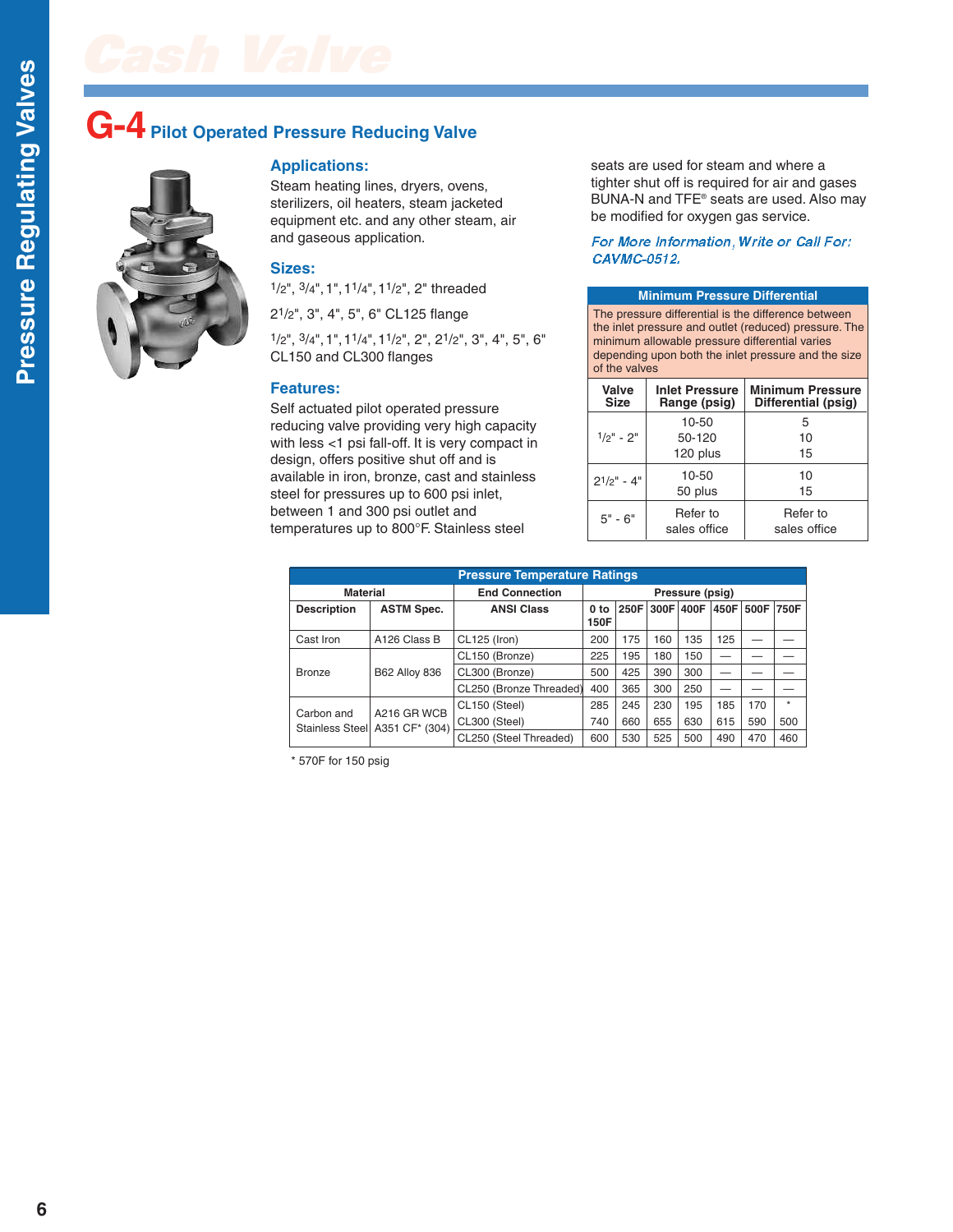

## **G-60 High Capacity Pressure Regulating Valve**



### **Applications:**

Dryers, steam atomizing oil burners, plastic molding, cookers, degreasers, sterilizers. Also, liquid or gas cryogenic service.

**Sizes:** 1/4", 3/8", 1/2", 3/4", 1", 11/4", 11/2"

### **Features:**

Self-contained, self actuated, threaded connections. Produces exceptional control with high capacity. Its design offers a wide range of adjustment and exceptional sensitivity of control.

### **Options:**

Can be furnished with internal trim suitable for regulating steam, air, water, oils, gases, chemicals, and other fluids. A slightly modified G-60 is offered as a constant differential control valve or dome loaded

valve. Available in Iron, Bronze, Carbon Steel or Stainless Steel.

Can be modified to be used as a cryogenic control valve for liquid or gas service. See CAVMC-0514.

### For More Information,Write or Call For: CAVMC-0511.

| <b>Pressure and Temperature Ratings</b> |                 |                              |  |  |  |  |  |
|-----------------------------------------|-----------------|------------------------------|--|--|--|--|--|
|                                         | <b>Maximum</b>  |                              |  |  |  |  |  |
|                                         | Inlet           | <b>Temperature</b>           |  |  |  |  |  |
| <b>Body</b>                             | <b>Pressure</b> | $\degree$ F [ $\degree$ C]   |  |  |  |  |  |
| Iron                                    | 400             | $[82^\circ]$<br>$180^\circ$  |  |  |  |  |  |
|                                         | 250             | $[210^\circ]$<br>$410^\circ$ |  |  |  |  |  |
| <b>Bronze</b>                           | 400             | $180^\circ$<br>$[82^\circ]$  |  |  |  |  |  |
|                                         | 300             | $[260^\circ]$<br>$500^\circ$ |  |  |  |  |  |
| <b>Carbon Steel</b>                     | 450             | [399°]<br>$750^\circ$        |  |  |  |  |  |
| or St. Steel                            | 720             | $180^\circ$<br>[82°]         |  |  |  |  |  |

### **LS Series High Pressure Regulating Valve**



### **Applications:**

Designed for use on air, water, light oil, oxygen, carbon dioxide and other gases and fluids.

**Sizes:** 3/8", 1/2", 3/4"

#### **Features:**

Single seated, spring loaded, direct acting diaphragm type regulator. Maintains reduced pressure within reasonably close limits regardless of inlet fluctuations. Maximum initial pressure up to 2,400 psi. Delivery pressure: maximum, 500 psi; minimum, 40 psi.

Bronze body, spring chamber and bottom plug; stainless steel piston/piston assemblies, cylinders, seat ring and strainer screens; BUNA-N diaphragm and O-rings. Self-renewable seat ring may be flipped over and reinstalled rather than replaced.

### **Options:**

Up to 750 psi maximum delivery pressure with internal modification. Three versions of the valve are as follows:

**LS-1** is furnished with a metal seat piston and cylinder particularly designed for high or low temperature and high pressure drop applications.

**LS-2** is furnished with a Teflon® seat and balanced piston design for applications requiring higher capacities and/or tight shut-off. The balanced design assures close control regardless of inlet pressure fluctuations.

**LS-3** is furnished with a modified cylinder and no strainer screen for applications involving heavy or high viscosity fluids.

**LS-4** is furnished with construction for cryogenic service on liquid or gas.

For More Information,Write or Call For: CAVMC-0513.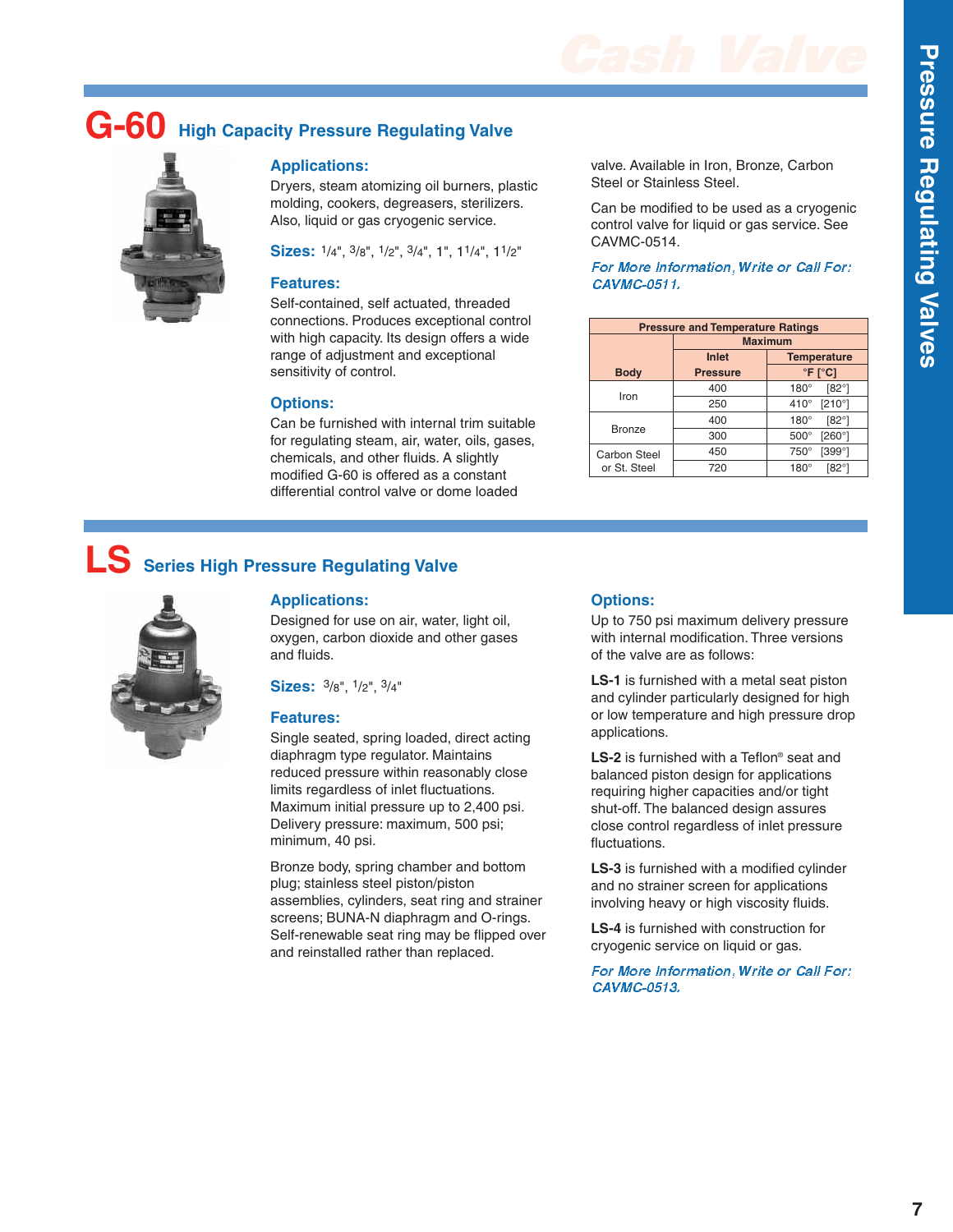## **A Word About Cryogenics...**



### **C-776 Safety Relief Valve**







**PBE-2 Valve**

Combination Pressure Builder/Economizer Valves

Cryogenics — the science of materials at extremely low temperatures — has become more and more important to industry. One important aspect of this field is the liquification of normally gaseous elements, including the following, which are widely used throughout industry:

**Oxygen -** Used extensively in BOF furnaces in the steel industry, for metal cutting, as a rocket fuel and in medicine.

**Acetylene -** Widely used in welding.

**Nitrogen -** Used in refrigeration systems, for metal degassing, in aerosol packaging and in cryogenic surgery.

**Hydrogen -** Used as a rocket propellant and in the production of several metals.

**Argon -** Widely used in incandescent lamps and fluorescent tubes.

**Helium -** Used for arc welding, in the manufacture of electron tubes and in cryogenic research.

**Carbon Dioxide -** Used in refrigeration, to make aerosol tanks and in fire fighting.

Other cryogenic fluids include liquefied natural gas, fluorine, krypton, neon, methane and ethane.

Cash Valve has an extensive line of cryogenic valves and controls. Includes pressure reducing valves, pressure build-up regulators, back pressure valves, economizer valves, combination valves, low temperature cut-off valves, safety relief valves, shut-off valves, final line regulators, strainers and high purity valves. Full specifications of construction, dimensions and available pressure ranges are contained in separate Data Sheets.

### For More Information,Write or Call For: CAVMC-0514 and CAVMC-0515.

Contact Factory For Additional Information on Shut-off and Combination Valves.



A. Cash Valve Type SY-70C B. Cash Valve Type B C. Cash Valve Type A-32

- D. Cash Valve Type E-55
- E. Cash Valve Type LTC
- F. Cash Valve Type FR
- G. Cash Valve Type C-776
- H. Cash Valve Shut-off Valves (Consult Factory for availability)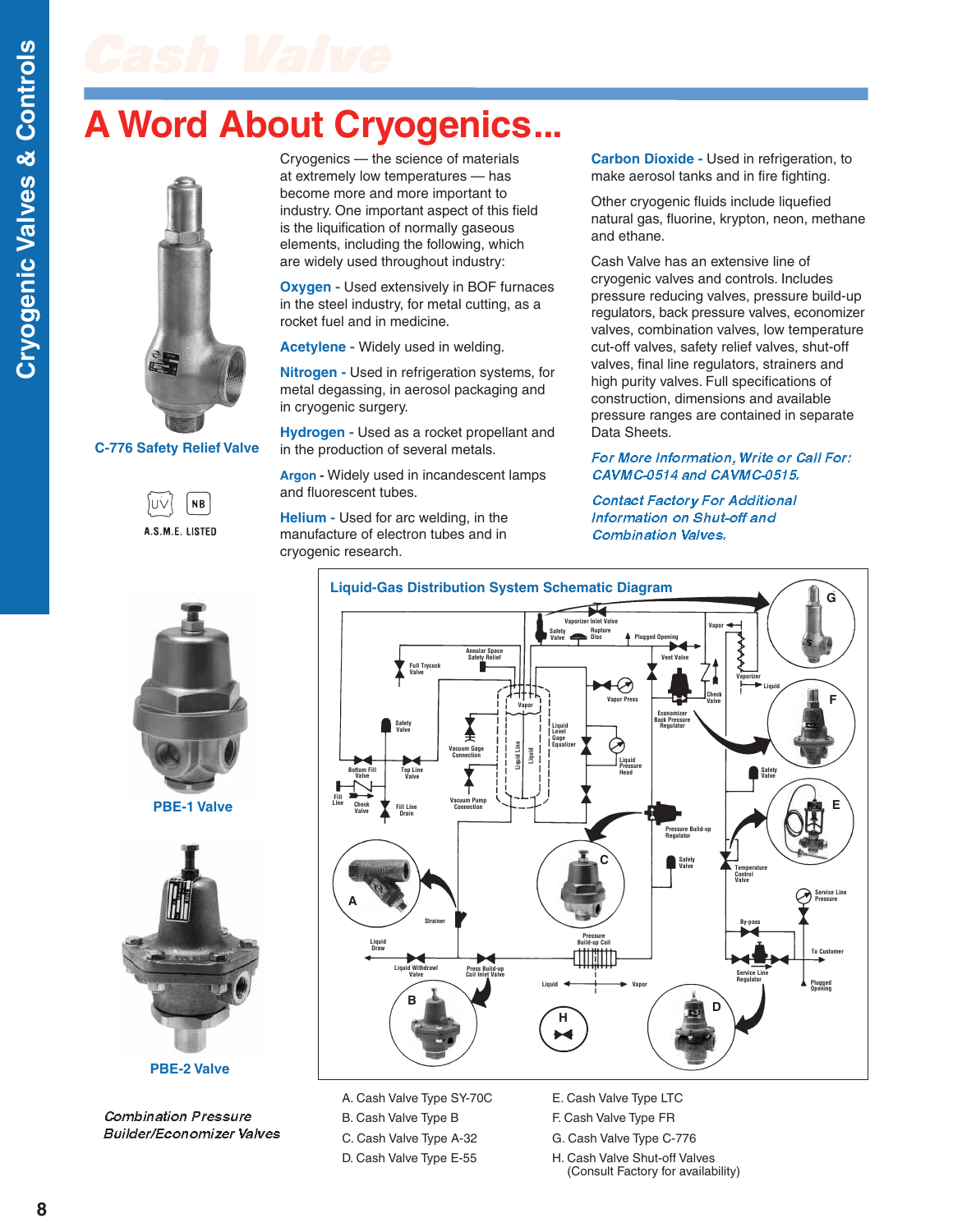## **DR-A Low Pressure Back Pressure Valve**

### **Applications:**

For service on air, water, oil and other non-corrosive liquids and gases.

**Sizes:** 1/2", 3/4", 1", 11/4"

### **Features:**

Controls up to 25 psi. Automatically maintains desired pressure in a line or system by discharging excess pressure to the atmosphere or to a lower pressure system. All bronze, neoprene-nylon

diaphragm, composition disc, sensitive adjusting spring. On installation, a "T" is placed in the inlet line and a sensing connection is run from it to the top of the valve.

### **Options:**

Can be furnished to control down to 1 psi on the inlet.

## **FR, FR-6, FR-10 0 to 600 psi Back Pressure Valves**



Centrifugal, regenerative turbine, reciprocating or rotary pump bypass valve. Protects pump systems from over pressure.

**Sizes:** 1/2", 3/4", 1", 11/4", 11/2", 2"

#### **Features:**

Protects against periodic high pressures; maintains a desired inlet pressure by relieving to a lower variable pressure, or to atmosphere. Relieves dependably at adiusted pressures; shuts tight after relieving. Features unique "Floating Ring" seating arrangement that produces perfect seat contact. The FR valves afford unusually close regulation, repeatability of opening pressure and close reseating pressures.The

FR-10 is for more economical, lower pressure applications — maximum pressure setting 250 psi. (Provided with iron body and spring housing only). Type FR is available in iron, bronze, steel or stainless steel body; threaded connections; monel, stainless steel or BUNA-N diaphragm. Pressure settings from 0 to 400 psi. The FR-6 is available for 200 to 600 psi.

### **Options:**

Can be used with two side inlets, bottom outlet, or angle type with side inlet, bottom outlet. And can be furnished for differential and dome loaded applications.

For More Information, Write or Call For: CAVMC-0516.

### **FRM, FRM-2 Small Back Pressure Valves**



For service on liquids, air and gases not corrosive to brass. Recommended for bypass regulation on fuel oil systems, compressor governor pilot control, and many small to medium pumping system bypass jobs. Ideally suited for many applications in the cryogenic field.

### **Sizes:**

1/8", 1/4", 3/8" FRM 1/4", 3/8", 1/2" FRM-2

### **Features:**

Automatically maintains a constant inlet or back pressure. Functions as a pressure limiting regulator, not as a safety device. Bronze body, stainless steel seat ring and disc.

### **Options:**

Furnished with either neoprene diaphragm (max. temp. 180°F [82°C]) or metal diaphragms (max. temp. 500°F [255°C]), in three body styles: side inlet, side outlet; side inlet, bottom outlet; and two side inlets, one bottom outlet. Available with stainless steel wetted parts. FRM maximum control pressure of 175 psi, FRM-2 maximum control pressure of 250 psi (may be modified for higher pressures to 600 psi).

For More Information,Write or Call For: CAVMC-0516.



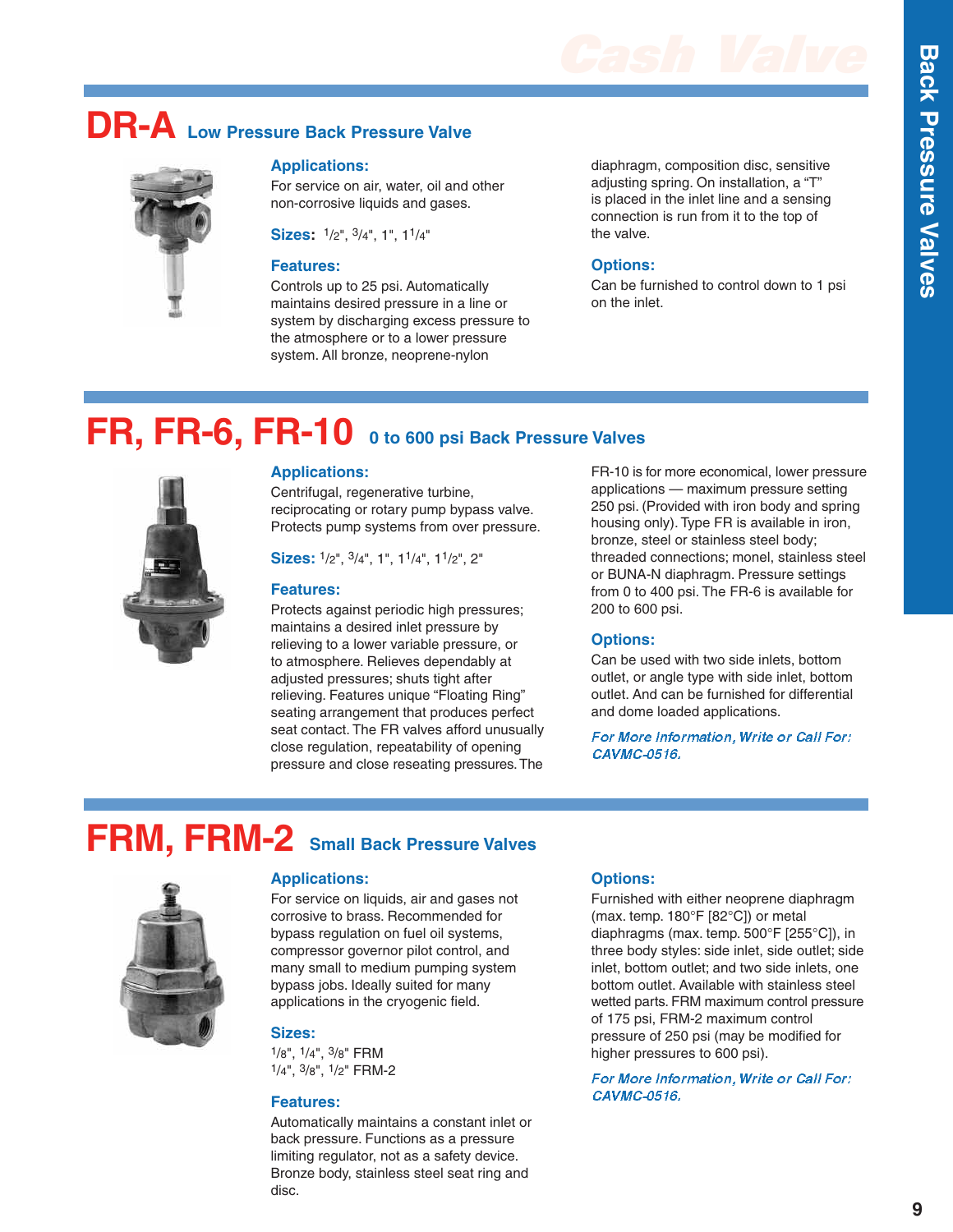**B**

## **K-5, K-5C Angle Back Pressure Valves**

### **Applications:**

Suitable for pump systems of all kinds. Applicable on water, other fluids and especially oils of all grades.

**Sizes:** 1", 11/4", 11/2", 2"

### **Features:**

High-capacity valves. For flow up to 200 gallons per minute in the larger sizes.

Bronze body and trim, threaded connections, bottom and side female connections, brass spring chamber, stainless steel adjusting spring, high temperature gaskets. K-5 has a metal seat. K-5C has a soft seat for tight shut-off. Relief pressures range from 5 to 150 psi.

For More Information,Write or Call For: CAVMC-0517.



## **K-10 Piston Type Back Pressure Valve**

### **Applications:**

For water, other liquids, and light fuel oils. Not for steam. Designed to limit a specific pump discharge pressure on machine tool hydraulic systems, oil burning equipment, rams, presses, lifts, etc.

**Sizes:** 1/4", 3/8", 1/2", 3/4", 1", 11/4"

### **Features:**

Bronze angle body, stainless steel trim, threaded connections, single metal-to-metal seat only, bottom female inlet, side female outlet. Relief pressure ranges from 15 to 600 psi. Maximum temperature is 450°F [232°C].

For More Information,Write or Call For: CAVMC-0517.



# **K-15 High Pressure, Angle By-pass Valve**

### **Applications:**

Suited for by-pass applications on high pressure pumps or any system requiring automatic regulation of pump discharge pressure. Many applications in the chemical and process field (waste treatmentdesalination) and car washes.

**Sizes:** 1/4", 3/8", 1/2", 3/4"

### **Features:**

Angle type by-pass valve handles high pressure up to 1500 psi in brass body. Threaded connections. Maximum temperature 450°F [232°C].

### **Options:**

Employs a replaceable stainless steel seat and piston for longer valve life at minimal cost. Does not have to be removed from the line for servicing.

For More Information,Write or Call For: CAVMC-0517.

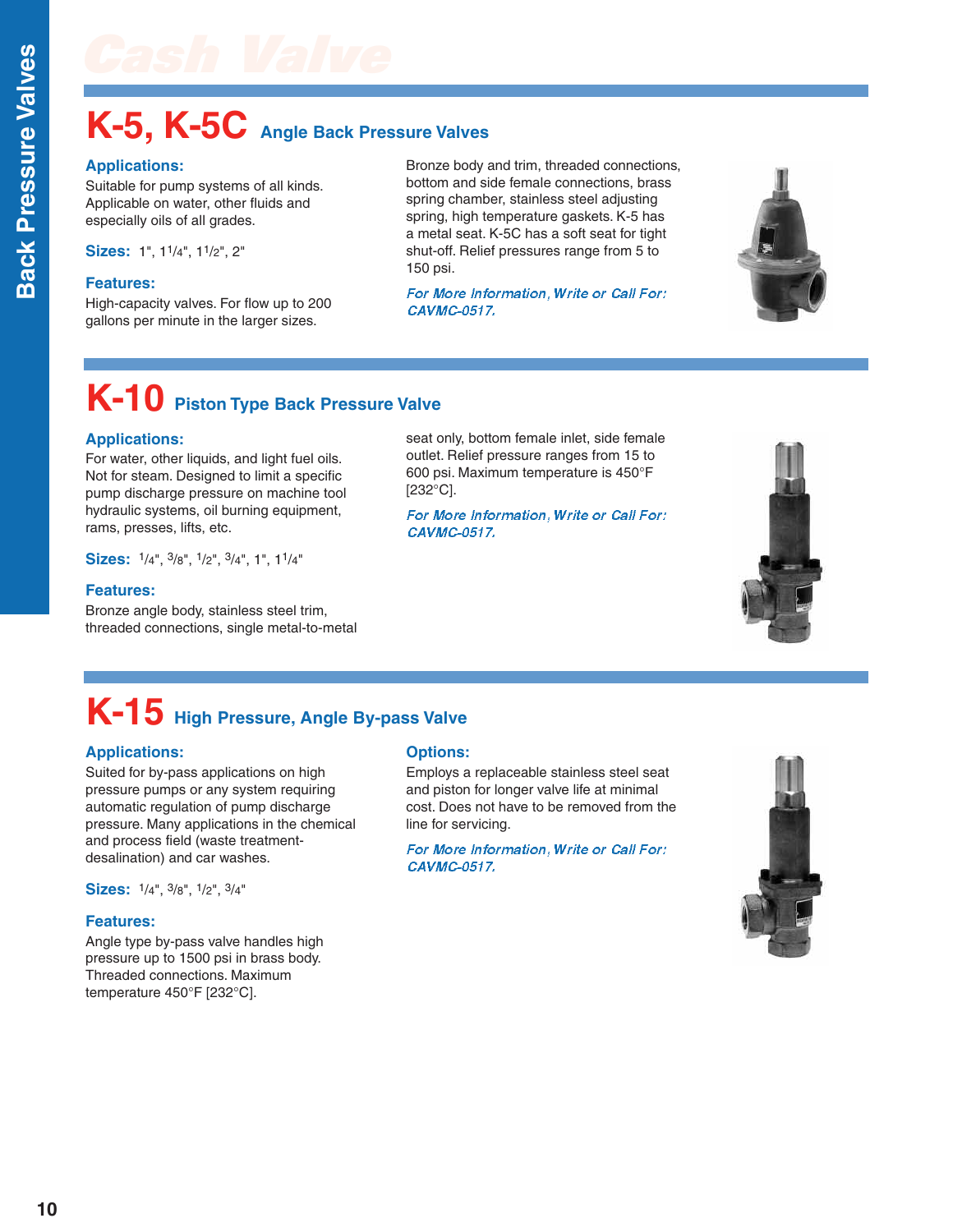# **Cash Valve B**

## **KP Pilot Operated Back Pressure Valve**

### **Applications:**

Suitable for air or water service.

**Sizes:** 1", 11/4", 11/2", 2"

### **Features:**

Offers high-capacity, extremely accurate control. Main valve features brass construction, BUNA-N diaphragm and seat disc, stainless steel spring. Pilot is brass with stainless steel spring, seat disc and

seat ring; bronze diaphragms for air service or neoprene diaphragms for water. Pressure setting 15 to 200 psi.

### **Options:**

Available with modifications for high temperature (to 400°F [204°C]), high pressure (to 400 psi).

For More Information,Write or Call For: CAVMC-0518.

## **MC Small By-pass Valve**

### **Applications:**

For water, oil, and other fluids.

**Sizes:** 1/2", 3/4", 1"

### **Features:**

Small, economical bypass valve for pressure control of a less-critical nature. Bronze body,

stainless steel ball seat. Metal-to-metal seat — does not close off drip tight. Leak-proof cover cap and gasket. Male inlet, female side outlet. Pressure ranges 10 to 250 psi.

## **NSW Adjustable Angle By-pass Valve**

### **Applications:**

An inexpensive solution to installations requiring frequent changes in the set point. Designed for bypass and overpressure protection in pumping systems such as weed sprayers, etc. that are non-corrosive to bronze.

**SIZE:** 1/2" only

### **Features:**

Bronze body, BUNA-N disc and stainless steel spring. One of three pressure springs is used, providing an adjustable range of 10 to 60 lbs., 0 to 125 lbs., or 20 to 200 lbs. Male inlet, female outlet.

## **CP & CP2 Compressor Pilot Valve**

Types CP and CP-2 are used as pilot valves in Rotary Screw Compressors to control receiver pressure or compressor discharge pressure. The Pilot Valves provide a regulated output pressure that increases on a desired ratio to provide input pressure to the air intake valve. Benefits of the Types CP and CP-2 are savings in energy, quieter Compressor operation, and reduced wear.



### **Features:**

Bronze body, bronze trim, with stainless steel seat ring and disc. Maximum Controlled pressure of 400 psig.





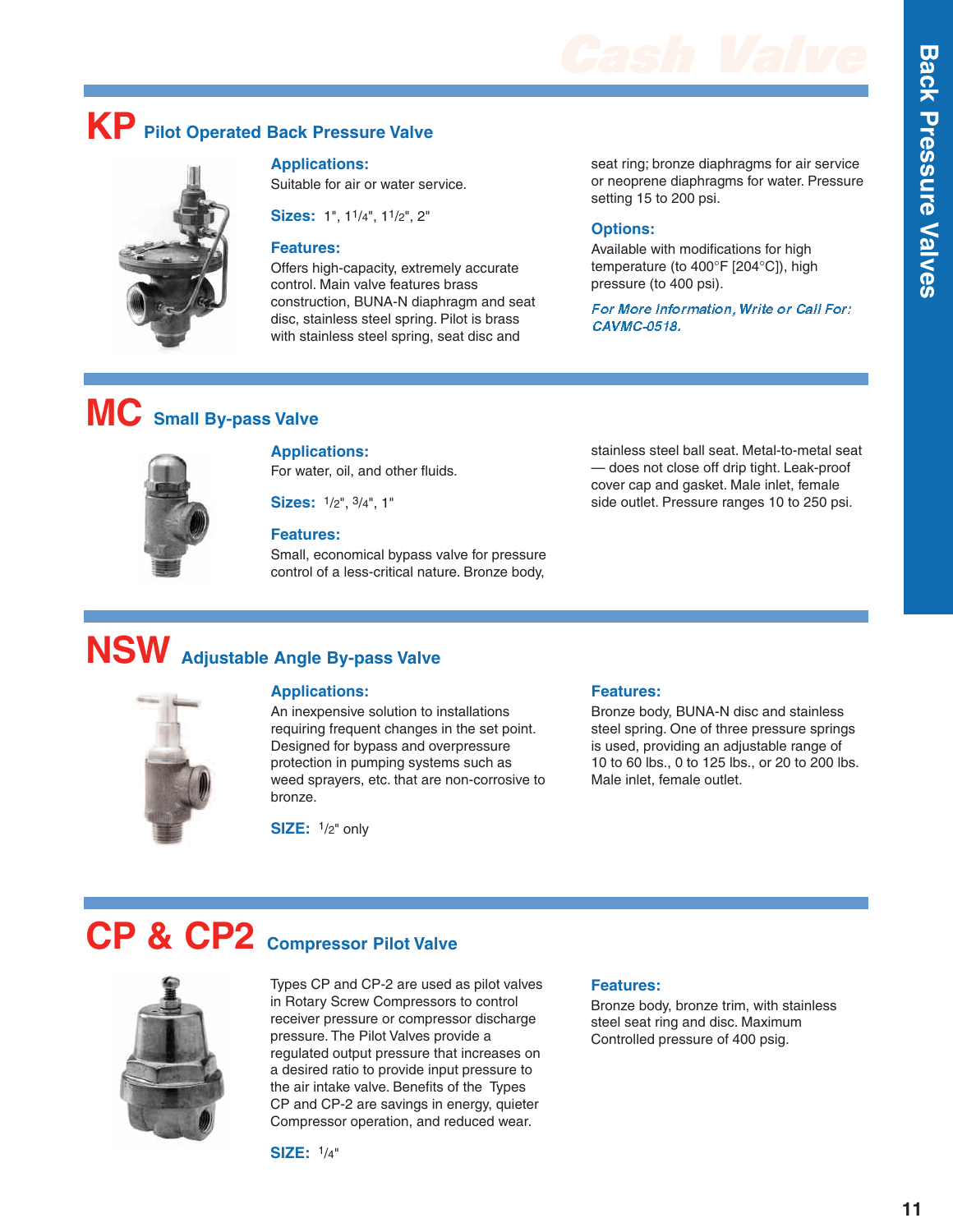### **TA Temperature Regulating Valve**



### **Applications:**

Designed for use in installations where a certain temperature must be maintained in heating or cooling fluids.

**Sizes:** 1/2", 3/4", 1", 11/4", 11/2", 2"

### **Features:**

Bronze body with union ends, direct or reverse acting, stainless steel trim. Also available as a 3-way valve for diverting or mixing applications. Brass thermal systems standard. Stainless steel, Teflon® or PVC coated thermal system available as special option. Temperature ranges from -15°F [-25°C] to 415°F [252°C]. As temperature rises in the bulb, liquid in the bulb vaporizes and transmits power through the tubing to a bellows in the control valve. Heating or cooling fluid passing through the valve is thus modulated to maintain a desired temperature in the process being controlled.

### **Options:**

Different bulb sizes available.

For More Information,Write or Call For: CAVMC-0519.

| <b>Valve</b><br><b>Model</b> | <b>Specifications</b>                   |
|------------------------------|-----------------------------------------|
| $TA-1$                       | Direct Acting, Single Seat, Indicating  |
| TA-2                         | Reverse Acting, Single Seat, Indicating |
| $TA-3$                       | 3-Way, Single Seat, Indicating          |
| $TA-4$                       | Direct Acting, Double Seat, Indicating  |
| <b>TA-5</b>                  | Reverse Acting, Double Seat, Indicating |

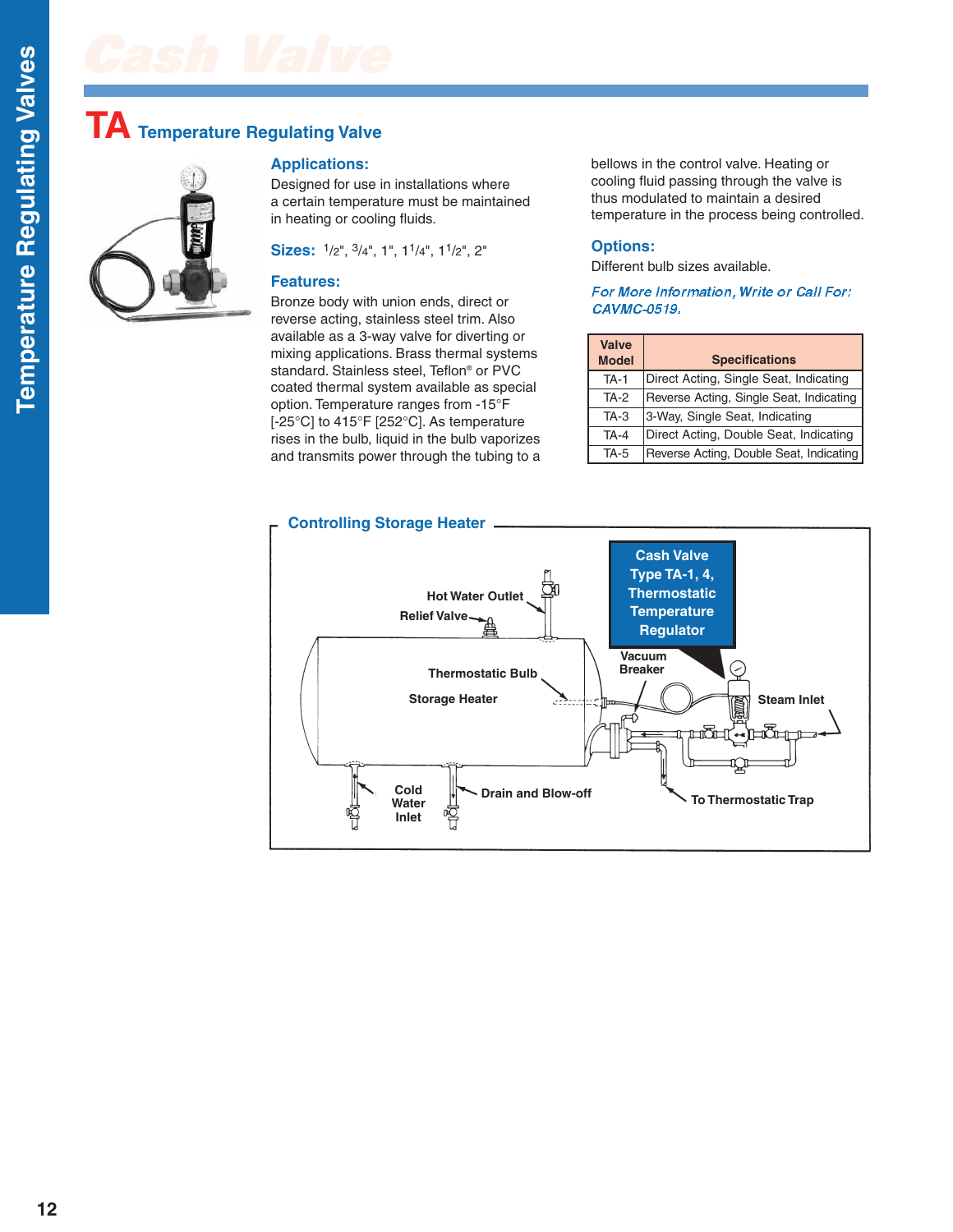

## **A Word About Vacuum Measurement.**

Vacuum is simply pressure below atmospheric pressure, or in a sense a "negative pressure." It is measured in terms of inches of mercury (Abbreviated - Hg, as in 21" Hg), in

terms of absolute pressure (psia) or in terms of inches of water column. Below are some simple conversion figures which at times may be useful

| <b>Vacuum Conversion Figures</b> |         |                        |  |  |  |  |  |  |
|----------------------------------|---------|------------------------|--|--|--|--|--|--|
| Multiply:                        | By:     | To Obtain:             |  |  |  |  |  |  |
| Pounds Per Square Inch           | 27.686  | Inches of Water        |  |  |  |  |  |  |
| Pounds Per Square Inch           | 2.036   | Inches of Mercury      |  |  |  |  |  |  |
| Inches of Water                  | 0.07355 | Inches of Mercury      |  |  |  |  |  |  |
| Inches of Mercury                | 13.596  | Inches of Water        |  |  |  |  |  |  |
| Inches of Water                  | 0.03613 | Pounds Per Square Inch |  |  |  |  |  |  |
| Inches of Mercury                | 0.4912  | Pounds Per Square Inch |  |  |  |  |  |  |

| Multiply:                                                             |                                  | By:                                |                                                 | To Obtain:        |                                              |         |        |  |
|-----------------------------------------------------------------------|----------------------------------|------------------------------------|-------------------------------------------------|-------------------|----------------------------------------------|---------|--------|--|
|                                                                       | Pounds Per Square Inch<br>27.686 |                                    | Inches of Water                                 |                   |                                              |         |        |  |
|                                                                       | Pounds Per Square Inch           | 2.036                              |                                                 | Inches of Mercury |                                              |         |        |  |
|                                                                       | <b>Inches of Water</b>           |                                    |                                                 | 0.07355           | Inches of Mercury                            |         |        |  |
|                                                                       | <b>Inches of Mercury</b>         |                                    | 13.596                                          |                   | Inches of Water                              |         |        |  |
|                                                                       | Inches of Water                  |                                    | 0.03613                                         |                   | Pounds Per Square Inch                       |         |        |  |
|                                                                       | Inches of Mercury                |                                    |                                                 | 0.4912            | Pounds Per Square Inch                       |         |        |  |
|                                                                       |                                  |                                    |                                                 |                   |                                              |         |        |  |
|                                                                       |                                  | <b>Pressure Conversion Figures</b> |                                                 |                   |                                              |         |        |  |
|                                                                       |                                  |                                    | <b>Columns of Mercury</b><br>at $0^{\circ}$ C   |                   | <b>Columns of Water</b><br>at $15^{\circ}$ C |         |        |  |
| psi                                                                   | kg/cm <sup>2</sup>               | ATM.                               | inches                                          | millimeters       | <i>inches</i>                                | feet    | meters |  |
| 1.00                                                                  | 0.07031                          | 0.06804                            | 2.036                                           | 51.71             | 27.70                                        | 2.309   | 0.7037 |  |
| 14.22                                                                 | 1.00                             | 0.9678                             | 28.96                                           | 735.5             | 394.1                                        | 32.84   | 10.01  |  |
| 14.70                                                                 | 1.033                            | 1.00                               | 29.92                                           | 760.0             | 407.1                                        | 33.93   | 10.34  |  |
| 0.4912                                                                | 0.03453                          | 0.03342                            | 1.00                                            | 25.40             | 13.61                                        | 1.134   | 0.3456 |  |
| 0.01934                                                               | 0.001360                         | 0.001316                           | 0.03937<br>0.04464<br>1.00<br>0.5357<br>0.01361 |                   |                                              |         |        |  |
| 0.03609                                                               | 0.002538                         | 0.002456                           | 0.07349                                         | 1.367             | 1.00                                         | 0.08333 | 0.0254 |  |
| 0.4331                                                                | 0.03045                          | 0.02947                            | 0.8819                                          | 22.40             | 12.00                                        | 1.00    | 0.3048 |  |
| 1.421                                                                 | 0.09901                          | 0.09901                            | 2.893                                           | 73.49             | 39.37                                        | 3.281   | 1.00   |  |
|                                                                       |                                  |                                    |                                                 |                   |                                              |         |        |  |
| <b>Scale C</b>                                                        |                                  |                                    |                                                 |                   |                                              |         |        |  |
| <b>Feet Head-Water</b>                                                |                                  |                                    |                                                 |                   |                                              |         |        |  |
|                                                                       |                                  |                                    |                                                 |                   |                                              |         |        |  |
| 10<br>20<br>30<br>40<br>50<br>60<br>80<br>90<br>100<br>110<br>0<br>70 |                                  |                                    |                                                 |                   |                                              |         |        |  |
|                                                                       |                                  |                                    |                                                 |                   |                                              |         |        |  |
|                                                                       | 5                                | 15<br>10                           | 20                                              | 25<br>30          | 35<br>40                                     | 45      |        |  |
|                                                                       |                                  |                                    |                                                 |                   |                                              |         |        |  |





To convert pounds per square inch gauge (psig) or pressure below atmosphere (vacuum, inches of mercury) to absolute pressure, read horizontally from A to B. Conversely, to convert absolute pressure to psig or inches of mercury, read from B to A.

# **A-31VR Small Vacuum Regulating Valve**

### **Applications:**

Suitable for surgical equipment, lab or manufacturing processes, and other applications requiring accurate and sensitive vacuum regulation at low flows.

### Size:  $1/4$ " only

### **Features:**

Furnished in forged brass, with neoprene seat and diaphragm. Two adjustable ranges of 2" to 16" and 10" to 30" mercury vacuum. All connections are 1/4" IPS. Standard valve is plain brass. Closely controls low capacity vacuum systems. The vacuum source is

connected to the bottom of the valve, one side connection is for a gauge, the other side connects to the system in which vacuum is to be controlled. The sensitive top screw automatically adjusts the vacuum source to maintain the desired vacuum in the system.

Cut Sheet on A-31VR provide for your reference.

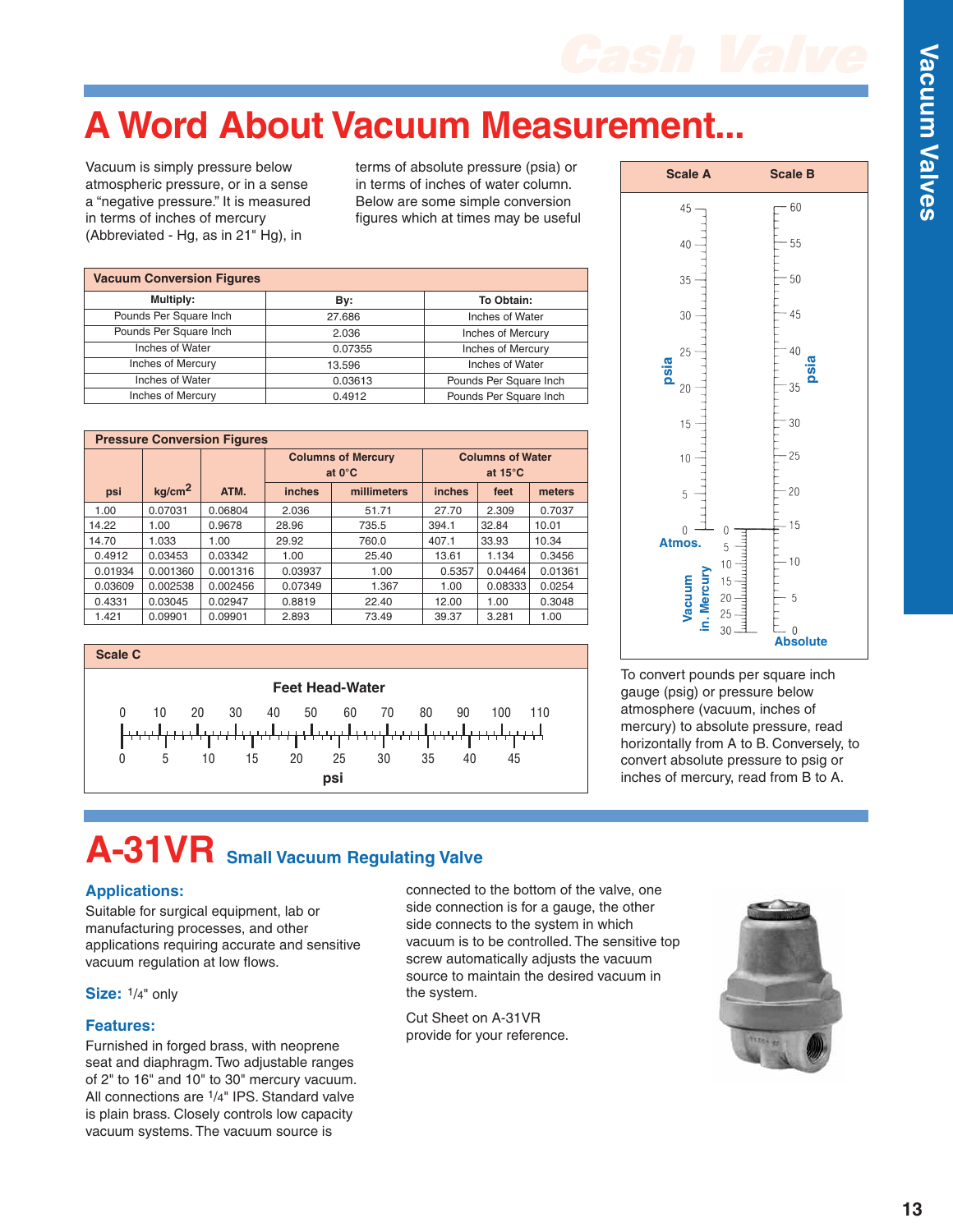## **D-51, D-52 Vacuum Regulating or Breaker Valves**



Designed for use where a predetermined vacuum is to be accurately maintained in a closed system (D-51 Vacuum Regulator) or by automatically admitting atmosphere when the vacuum level exceeds the valve setting (D-52 Vacuum Breaker).

**Sizes:** 1/2", 3/4", 1", 11/4", 11/2", 2"

### **Features:**

Fully adjustable and furnished with bronze bodies, threaded connections and internal parts, neoprene-nylon diaphragms, stainless steel body seats and composition discs. Two ranges - 2" to 30" mercury.

Cut Sheet provide for your reference.

## **FRM-V Vacuum Breaker Valve**



### **Applications:**

A small sized vacuum breaker for controlling vacuum in a system by admitting atmosphere when the vacuum level exceeds the valve setting.

**Sizes:** 1/8", 1/4", 3/8"

### **Features:**

Features full adjustability by means of a top adjusting screw. The adjusting screw is turned clockwise for a higher setting and counterclockwise for a lower setting. Forged brass body, stainless steel valve seat and valve disc, stainless steel or rust-proofed steel pressure spring, and neoprene or phosphor bronze diaphragms. Adjustable spring range 2" to 30" mercury vacuum.

Cut Sheet provide for your reference.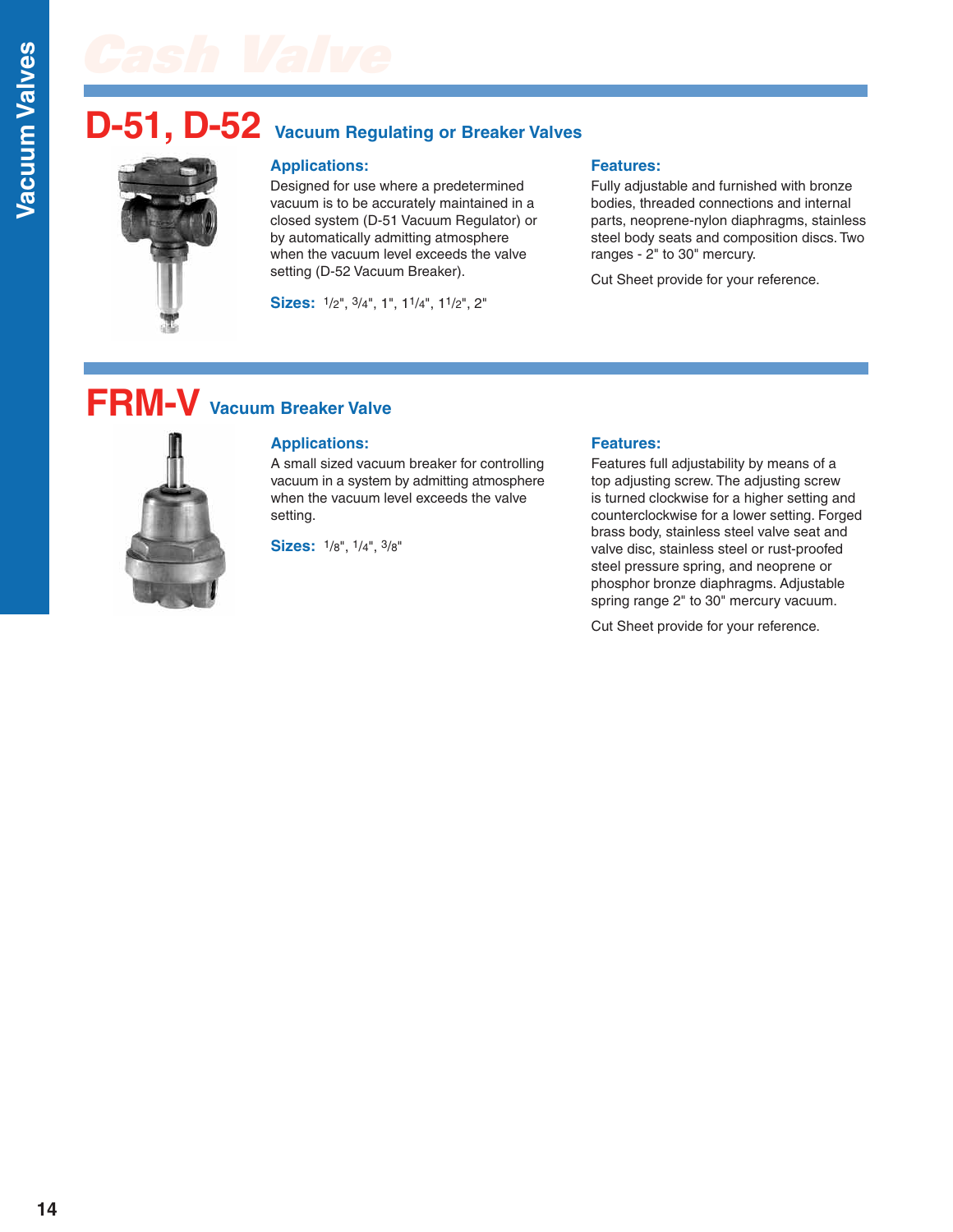**s C o**

**n t r ol**

**Valv**

**e**

## **D-53 Two Position Control Valve**



### **Applications:**

Cooling water control valve for water cooled air compressors, air compressor dump valve, explosive atmosphere valve, substitute for expensive electric solenoids. Available normally open or normally closed.

### **Sizes:**

1/2", 3/4", 1", 11/4", 11/2", 2" - threaded connections (top connection 1/8" for 1/2" and 3/4" body sizes; all other sizes have 1/4" top connection).

### **Features:**

All bronze, with renewable stainless steel valve seat of full port diameter, renewable composition seat disc, neoprene-nylon diaphragm. Rust-proof steel bolting. Full port diameter means full capacity and low pressure drop through the valve. For maximum hook-up flexibility, diaphragm pressure connection may be indexed to any of four positions: over inlet, over outlet, or either side. Maximum body pressure 250 psi; diaphragm pressure 300 psi. Maximum temperature 180°F (82°C).

### **Options:**

Numerous options for OEM applications.

For More Information, Write or Call For: CAVMC-0520.